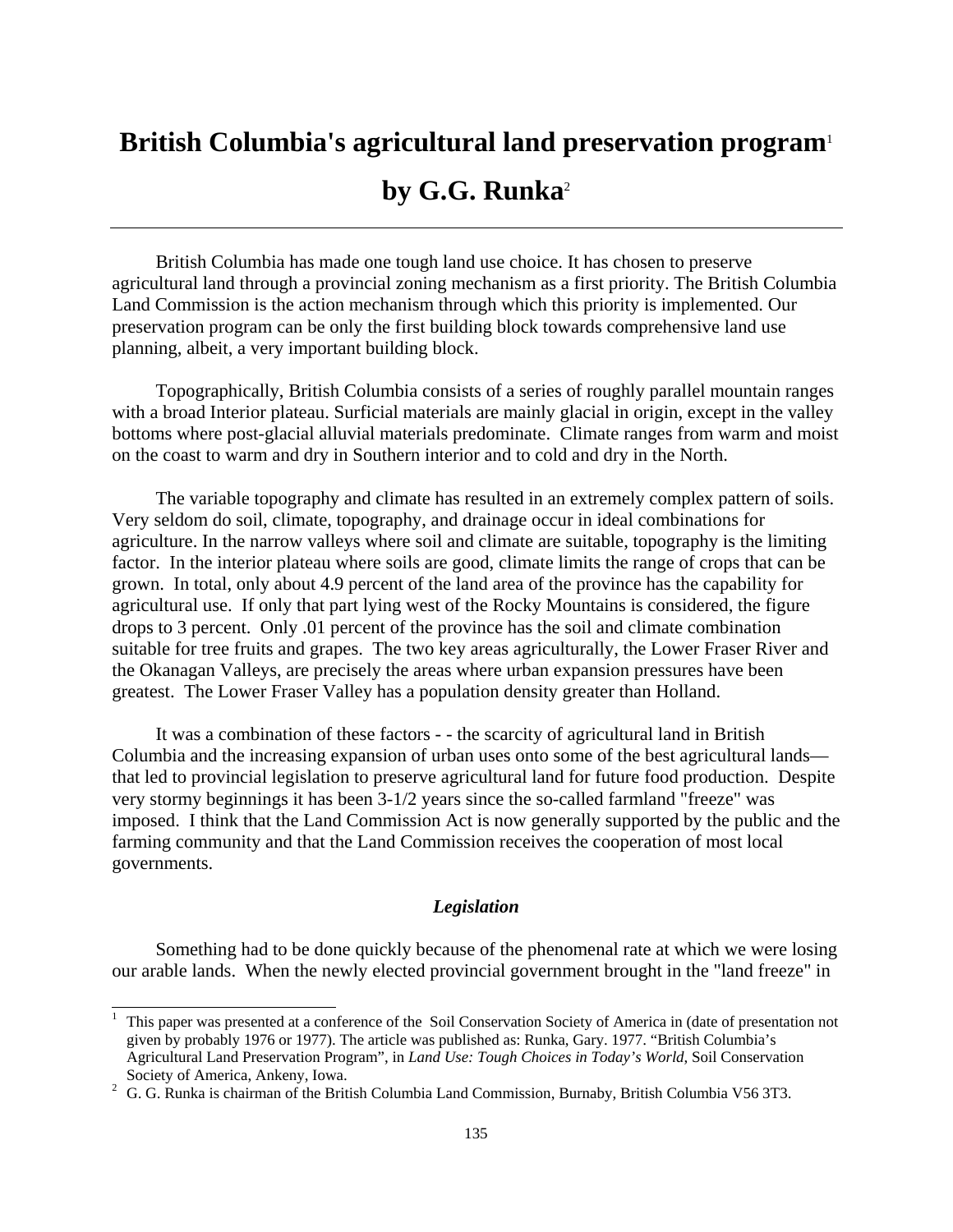December 1972, it used the existing Environment and Land Use Act, a very strong piece of environmental legislation passed some years ago, but, until 1972, it was seldom used. This act was used to pass temporary cabinet orders, freezing subdivision and nonagrlcultural use of farmland. The freeze applied to land that was either taxed as farmland, zoned agricultural by a local government body, or land rated in classes 1 to 4 by the Canada Land Inventory (similar to the SCS land capability classification). The province then proceeded to draft the Land Commission Act, which, after a stormy ride through the legislature and much battering about by various interest groups, was passed in 1973. The original five-member land commission was appointed in May of that year. Action on a provincial level was taken because, although regional and local governments had been given zoning authority under the B.C. Municipal Act, they obviously had not been protecting the agricultural land resource. The zoning mechanism, together with options for acquisition in key situations, was chosen as a base for the provincial legislation. The compensation and development rights concepts were rejected, but some parallel separate programs, namely farm income assurance based on cost of production, were introduced.

 The main objective of the legislation was to preserve agricultural land although the act also contains secondary objectives to preserve land for greenbelt, parkland, and urban land-bank purposes. The Land Commission Act takes precedence over all other provincial legislation, except the Pollution Control Act and the Environment and Land Use Act. The legislation gives the commission broad discretionary powers in zoning and regulating the use of agricultural land although land for the other three uses must first be bought by the commission or received as a gift before it can be zoned for those uses.

## *Establishing the Agricultural Land Reserves*

 The first task of the commission was to establish, in cooperation with local governments and provincial agencies, agricultural zoning throughout the province. One Important decision was that zoning or the Agricultural Land Reserve (ALR) as we now call it should be based on biophysical parameters, the natural characteristics of the landscape, rather than the variables of market and other socioeconomic considerations. Initially, therefore, we had to decide on a technical base that would weather all storms, politically and otherwise, and be as fair as possible to everyone. The Canada Land Inventory (CLI) agricultural capability interpretation, derived from basic soil and climate data, was the only uniform provincewide classification of the land resource available at the time - - a very necessary requirement in order to fairly and equitably apply provincewide zoning. Without this basic biophysical inventory, the scheme of credible agricultural zoning intended to preserve agricultural land in the long term would have been very difficult, if not impossible, to implement.

 Under the Land Commission Act, each of the 28 regional levels of government was required to submit an agricultural land reserve plan to the commission for consideration. If a local government refused (although none did), the commission had the right to prepare the plan. To aid the regional districts and to provide a guideline, the provincial Ministry of Agriculture prepared suggested agricultural land reserve maps that identified those lands having the soil and climate combination to support agriculture and not already urbanized or irreversibly alienated. These maps were a generalized second-stage interpretation of basic soil survey and CLI agricultural capability data combined with proposed urban expansion areas on lower capability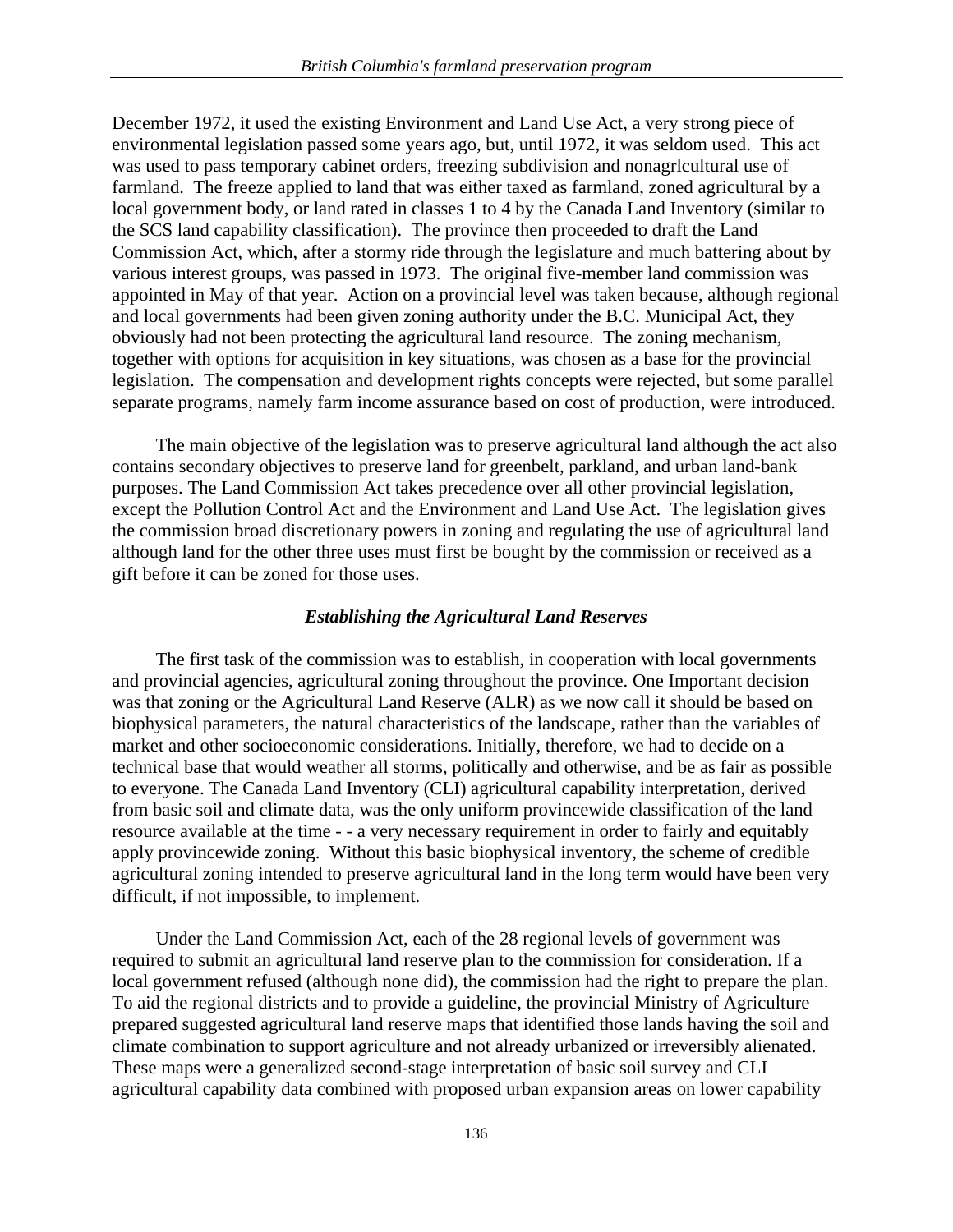or nonagricultural land. About 300 information meetings and public hearings were held in the regional districts so that the public could actively participate in drawing the ALR map for their area. When the plans were agreed on at the regional district level, they were submitted to the commission for review.

 In some cases changes to the plans were recommended. The quality of the plans submitted varied, depending on the attitudes and directions local government chose to project. During the commission review stage, therefore, we attempted to insure basic technical consistency within the agricultural land reserves throughout the province. In general the following methodology was applied:

- We retained in ALR all class 1 to 4 land (CLI) that was not irreversibly developed, regardless of ownership or tenure. Crown (provincial and federal) and private land were treated equally.
- If nonagricultural land was not immediately available for urban expansion, enough land was excluded to allow for about five years growth of the community, related wherever possible to current community-or regional plans and servicing programs. The purpose of this was to allow a reasonable time for local governments to re- think and redirect future growth patterns.
- We included lower capability land (classes 5 and 6) where historical land use patterns indicated that such land could effectively be used for agriculture in conjunction with class 1 to 4 land (mainly in ranching areas of the province). Generally this land included the spring and fall ranges (dominantly open grassland) but not the much more extensive summer ranges (dominantly forested range).
- We included small pockets of nonagricultural land (class 7) where exclusion of such land might have allowed undesirable intrusion of incompatible uses into the agricultural community.

 When the commission had completed its review, the plans, along with the commission's recommended changes, were presented to cabinet for refinement and approval through the environment and land use committee. After cabinet approval, the land commission officially designated the agricultural land reserve plan for each regional district. At this point the original farmland freeze orders under the Environment and Land Use Act were lifted, and zoning under the Land Commission Act was then applied.

The process of provincial agricultural zoning took us about  $1-1/2$  years. The original designated reserve covered approximately 5 percent of the land area of the province or about 11.5 million acres. The ALR is a unique kind of zone, based on the biophysical or ecological attributes of the land. It is regarded as relatively permanent. It is not subject to rezoning to a "high" use or, as some describe it, a lower and worse use if out of agriculture, as in standard zoning laws.

 While basing agricultural zoning on the land's inherent characteristics was the only sensible route to follow, given the long-term intention of the legislation, the route was not without its problems. Because we were dealing with a zoning concept, the end product of which would be administered and used by existing public agencies, problems quickly arose related to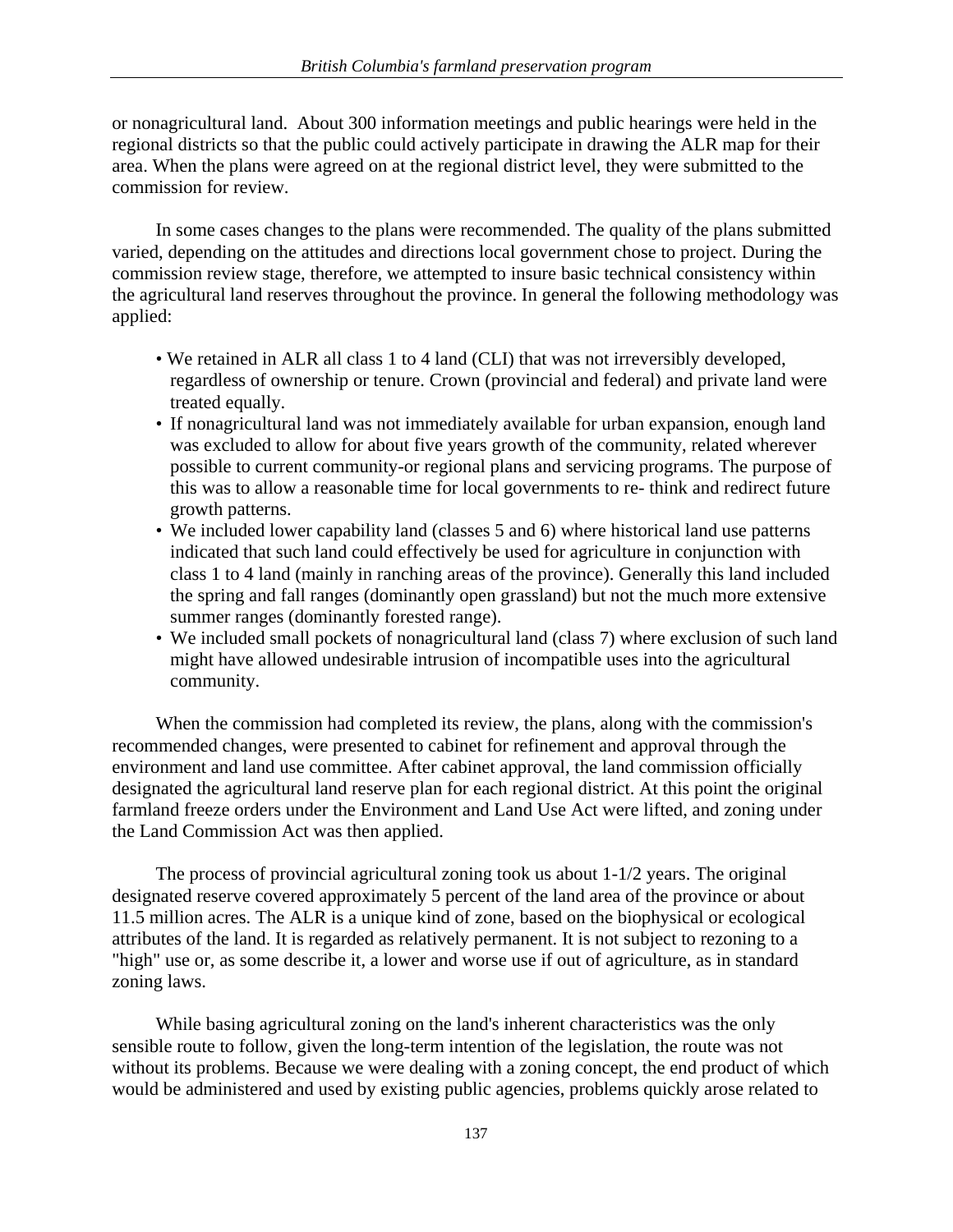the administrative need for legally definable boundaries. The technical data, of course, are based on the natural breaks in the landscape. First, all natural boundaries had to be converted to straight-line legal boundaries for land registry identification purposes. This was a long, tough, frustrating job and the results were not altogether successful. The problem of natural versus legal boundaries is one that I feel prospective users of biophysical information as well as those who are collecting such Information should be more aware of. In our experience, defining agricultural areas by straight lines forced us to generalize biophysical data that, for the purposes we were attempting to use the data, was already being pushed to the limit. Partly because of this, the credibility of the agricultural land reserves has sometimes been questioned, especially by nontechnical people who may look at one or two properties and note that the agricultural portion seems to bear little resemblance to the actual agricultural land reserve boundary.

 The scale of mapping was the second main problem we encountered and are still grappling with. This was a problem especially in the metropolitan areas, along the urban fringe where the fragmentation of parcels was already quite advanced. Agricultural capability data were available at a scale of 1:50,000, but in drawing the ALR boundary and in considering applications under the *Land Commission Act*, we had to apply information mapped at this scale to lots of 2, 5, and 10 acres.

 Because of the urgency to establish the ALRs as quickly as possible, we could do little more than recognize such problems during the initial designation procedure. Now the commission views the refinement of the ALR boundaries as an ongoing process. First, the basic agricultural capability data are refined through further fieldwork. Formal adjustments to the ALR boundary follow if and when warranted.

#### *Managing the Agricultural Land Reserves*

 Administering the ALR has been no simple task and we are constantly confronted with new situations that demand attention. Agricultural land, like any other resource, cannot really be viewed in isolation. It is an integral part of our total land resource. Many land problems, not only in British Columbia but all across North America, have resulted from ignoring this fact and looking at the land from the point of view of single-use demands. While the preservation of land for food production has the highest priority within the agricultural land reserves, we also try to keep in mind that integrated use and management is one of the basic principles of any good land use planning process. Consequently, our land use regulations reflect a number of uses considered compatible with agriculture within the reserves.

 Open land recreation uses, ecological reserves, and golf courses were included in the reserves where the soil and climate combinations were also suitable for agriculture. Similarly, some land under various types of forest use tenure are in the reserves, recognizing that such lands are and will likely continue to be used in the foreseeable future for wood production. In some instances, we feel it may even be desirable to manage certain lands for a compatible use to the exclusion of agriculture in the short term. Part of the Kootenay River Valley near Creston, for example, has class 5 to 7 agricultural capability in its natural state because of poor drainage. It is currently managed for waterfowl production. If this land were ever needed for soil-based agriculture, however, the option is there. With drainage, agricultural capability would improve to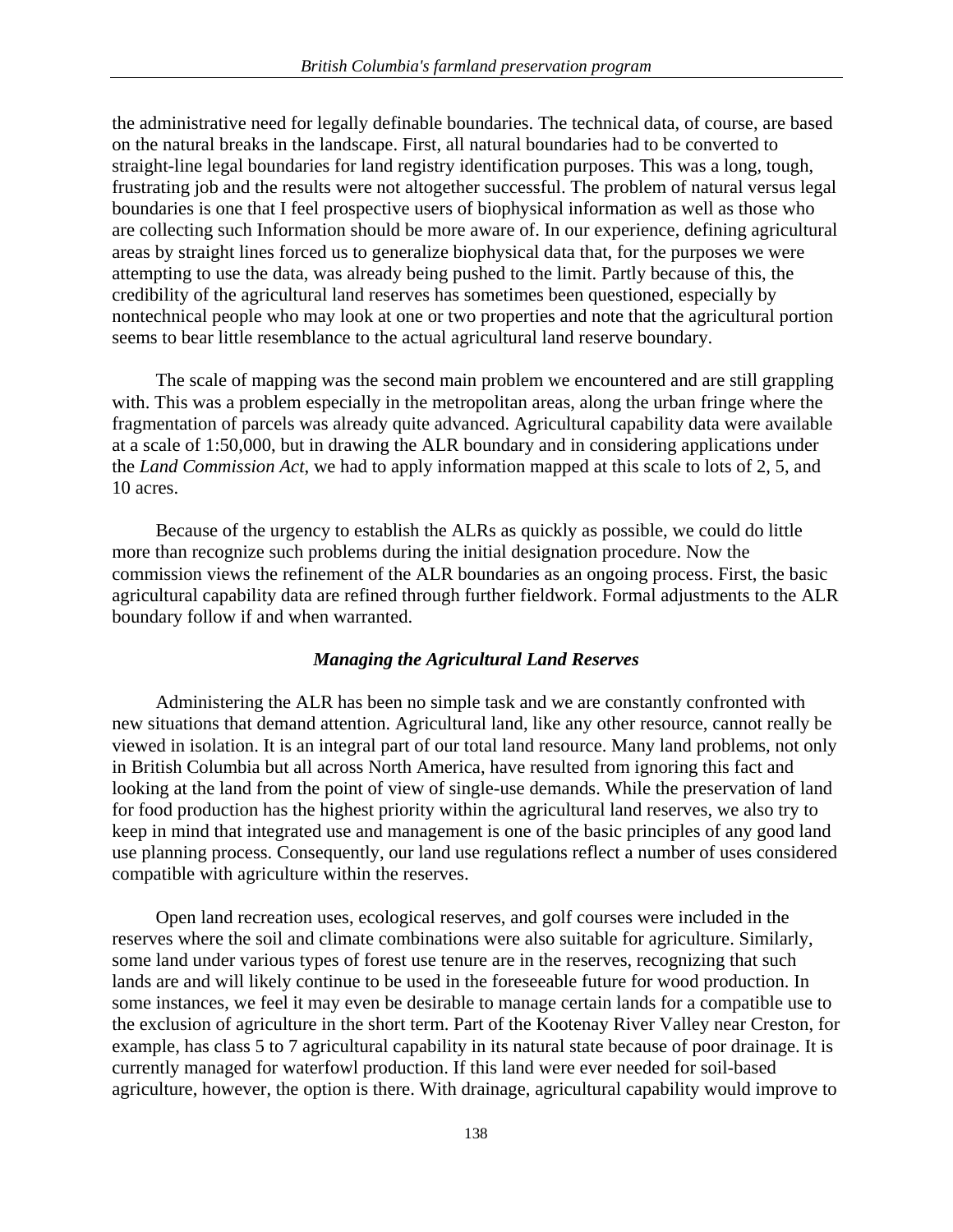class 2. This may not be done or may not be desirable. Whether managing the land for agriculture or for waterfowl brings the greatest benefit to society is a value judgment. The key point is, we want to retain the options for choice.

 The Land Commission walks a very thin line in its day-to-day managing of the agricultural land reserves. No matter what land use control method is used, appeals against the legislation will always be a reality. Such appeals need to be considered very carefully so that public needs are served as well as possible while at the same time the basic intent to preserve the land resource is upheld. Decisions must not only be fair but must also appear to be fair; otherwise, the credibility of the entire program is jeopardized.

## *Appeals Procedure*

 The appeal procedures have been described by some as a bureaucratic nightmare among other less complimentary labels. In addition to the compatible and conditional uses provided for under the land use regulations, there are basically two kinds of appeal applications - - those requesting subdivision or nonfarm use within the agricultural zone and those requesting exclusion from the ALR. Both appeals must be initiated through local government levels, then forwarded with comments and recommendations to the commission for decision. Because the reserves are to protect agricultural land in the long term, factors such as parcel size, economic viability, current market conditions, or ownership play little or no role in the decision-making.

 Applications for subdivision of land that will remain within the reserve are the most numerous. The commission is primarily concerned that the options for agriculture are retained in the long run. We have found that this is perhaps the most difficult concept for applicants and the public to appreciate. For example, in some instances subdivision may bring gains to agriculture in the short term because purchasers of the subdivided portion will bring the land into food production. But in the long run, the effect of such a subdivision may be detrimental because the smaller parcel size may discourage or reduce the likelihood of future owners using the land for full-time commercial agricultural operations. Commission decisions on those applications requesting subdivision or nonfarm use within ALR are final. Requests for reconsideration are granted only if there is substantial new information or a substantially altered proposal.

 Individual appeals for exclusion from the ALR, in addition to following the route through local government before reaching the commission, may be presented by the applicant and/or his agent to the commission during one of the scheduled quarterly hearings held throughout the province. If the commission renders a negative decision, and refusals by far outnumber approvals, there is a provision for appeal to the cabinet, providing two land commissioners sign the application to go forward. Appeal can be made through the courts only on the question of excess jurisdiction.

 Requests for further inclusion of land within the ALR and applications by a local government body for exclusion of land from the ALR also go before the cabinet for the final decision. In these instances, the Land Commission acts in a recommending capacity only.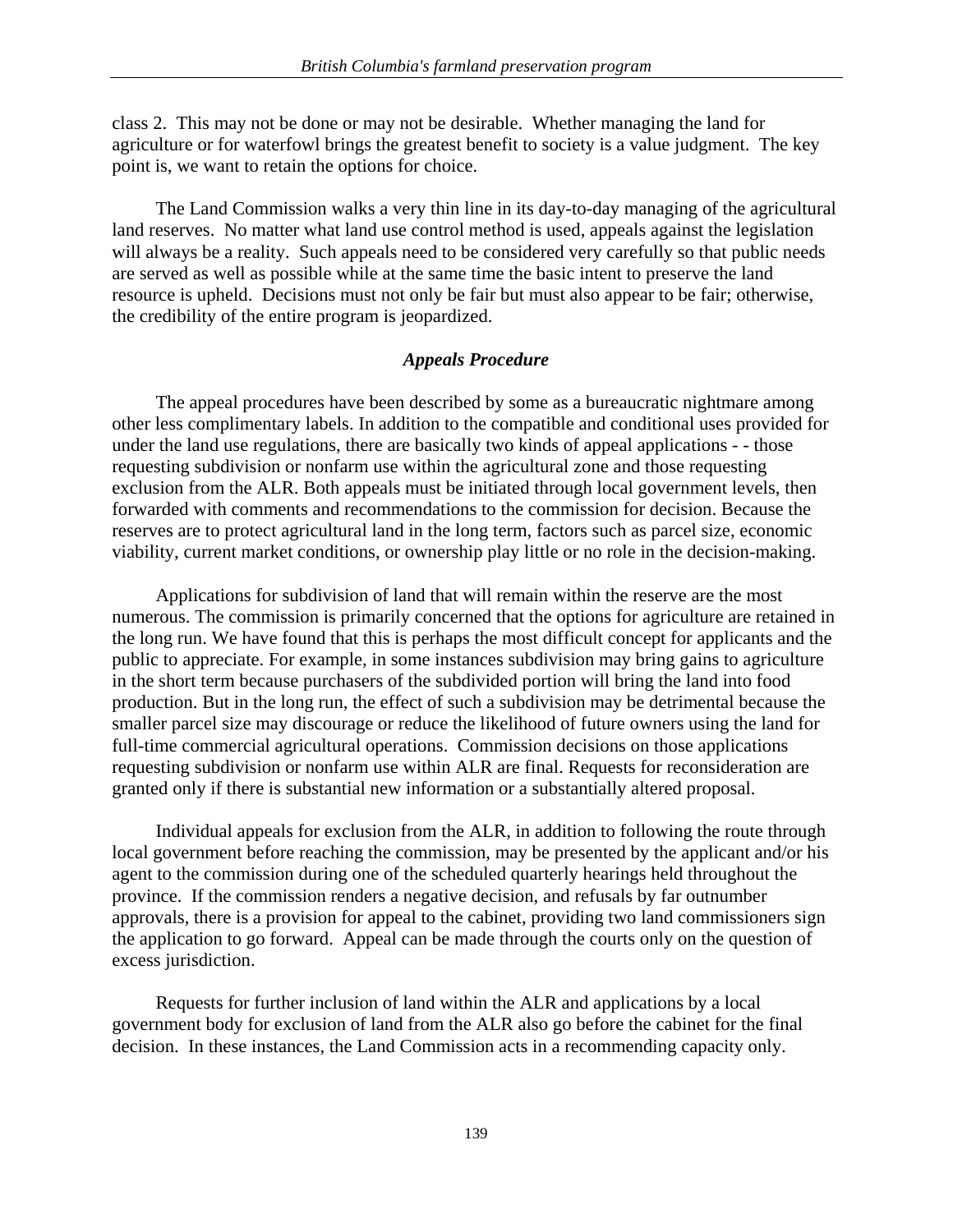The saying that you cannot make one decision applies most definitely to land use decisions. The characteristics of the land and everything we as a society do with it are interrelated. In managing the Agricultural Land Reserve, the commission is constantly concerned about the real effect of its decisions and actions on the farming community and society in general. It is not enough to preserve the land. Land is only part of the team. If we do not work also to preserve the expertise of the farmer and protect the sense of identity, selfconfidence, and vitality of the farming community, the whole philosophy of preserving agricultural land may well be useless. Whether we are reviewing an application for subdivision or nonfarm use or an application for exclusion of land from the ALR, we constantly ask ourselves: "What would be the direct and indirect effects of this particular action on existing or potential agricultural uses on surrounding lands?"'

 Any proposal, whether it is for a school, railway, or a condominium development, even if it is located on land perhaps only marginally suited for agricultural use, is undesirable if it negatively affects adjacent fanning operations or increases the pressures on the farming community. Conversely, certain nonfarm uses, namely food processing plants or other agriculturally oriented industries, may actually be acceptable within the ALR if they are felt to be essential to the well-being of the fanning community and evidence indicates that they cannot be adequately accommodated on land outside the ALR.

 As time and budget permits, the commission participates in projects aimed at resolving some of the complex planning problems related to the ALR. To this end, we may provide technical assistance to farmers' organizations in their efforts to strengthen the agricultural community. The commission currently is preparing a brief to the provincial government on taxation structures relating to the ALR in the hope that taxation can be used to further protect land within the ALR. The commission also works with other levels of government Co encourage a growth policy chat will help to relieve the pressures on agricultural land, whether through support of community plans that direct urban growth away from the ALR or whether working to assure that provincial and federal financed programs, such as water and sewer, respect the priority of agricultural land preservation.

 A small acquisition program, through which we have purchased approximately 10,000 acres of agricultural land in key areas, has also been started. Most of this land has been leased on a career-lease basis (20 years), some with option to purchase.

 Sometimes, of course, use of agricultural land for nonfarm related uses is unavoidable. In the case of highways, railways, and other services, the commission first needs to be convinced that alternate sites or routes outside the Agricultural Land Reserve are not feasible. Then we try to locate such activities within the reserve with the least possible negative impact on the agricultural community.

## *Summary*

 As the saying goes, the proof of the pudding is in the eating. The question is, how successful have we been in British Columbia in preserving agricultural land? In terms of round numbers, we have handled about 2,300 private applications for subdivision or nonfarm use through 1976. This total does not include applications for compatible and conditional uses under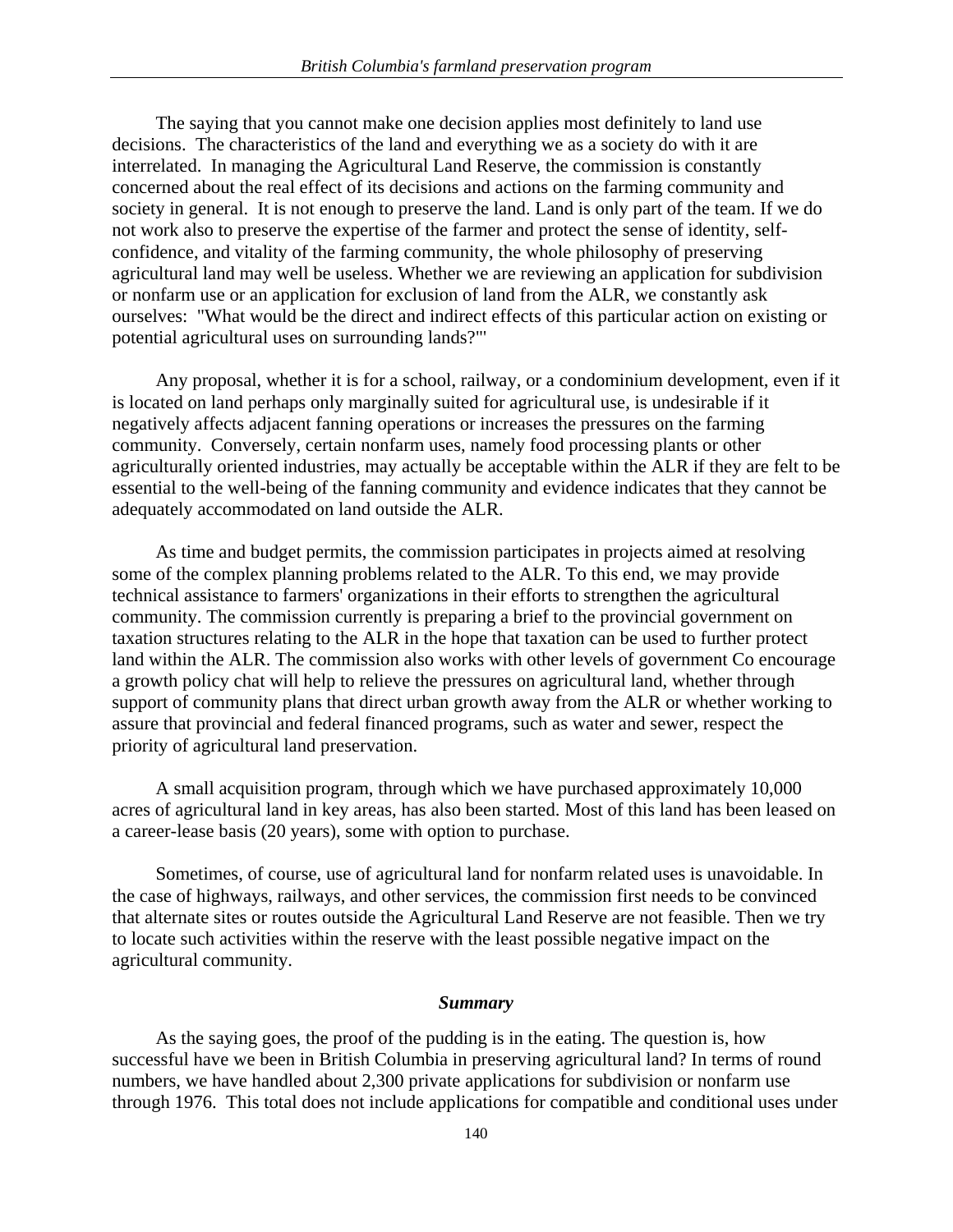the land use regulations. Our statistics indicate that the commission has held a hard line on appeal applications, of which about 80 percent are from people who are not engaged in farming but own land in rural areas of the province.

In terms of acres within the ALR, there has actually been a small net increase from the originally designated reserve. Exclusions resulting from applications by private citizens and local governments and from the commission's "fine tuning" reviews total about 15,000 acres. Most of this land was marginal or had low capability for agriculture. Inclusions total approximately 16,000 acres. Perhaps the most significant and revealing statistic however, is the approximately 40,000 acres of primarily class 1 to 3 land that has been refused exclusion from the ALR. Although this may appear to be an insignificant acreage, it is a sizeable amount to a province with just over 11 million acres. The main reason for refusing these applications for exclusion was the agricultural capability of the land. In very general terms, the presence of the *Land Commission Act* in British Columbia has thus far saved, through the appeal process alone, about 40,000 acres of good agricultural land from being converted to irreversible uses

 There has been a fairly significant shift in public opinion since the *Land Commission Act* was passed. While farmers' organizations protested the legislation when it was introduced, they now actively assist the Land Commission in its task. Where the general public was confused and skeptical about the program initially, we now have environmental groups, organized labor, and individual citizens voluntarily taking on a watchdog role against infractions of the *Land Commission Act*. I am not suggesting that our problems are over, but the increased public awareness of the issues related to agriculture is certainly encouraging.

 I do not want to imply that independent commissions and province-wide zoning are the best or the only way to tackle the agricultural land preservation problem. Although this approach appears to be working in British Columbia, it is by no means a solution to everyone's problems. In other parts of Canada, different strategies are being developed, with varying degrees of success. The programs reflect a range of situations, regional priorities, and political realities. Saskatchewan has established a land bank commission equipped to purchase agricultural land as a means of retaining it in active agricultural use. Prince Edward Island exerts control over land use through land ownership regulations in Alberta, a land use forum was established to study a wide range of land-related issues and to recommend to government techniques and structures for future action.

 Whatever land use control mechanism is chosen, however, when it really comes down to legislating solutions, I believe there are some key principles that increase the odds for success. First regulations must be based on solid technical data that people can understand. The essence of good agricultural land is a soil and climate combination. Any program that does not recognize this fact invites problems and complications.

 Second, any control mechanism needs to be basically apolitical. In British Columbia, the fact that the decision-making body is a commission, independent of government, is one of the reasons we have been successful thus far. Not only has the program survived a provincial election and change of government, but it has also experienced a turnover of commission members as well.